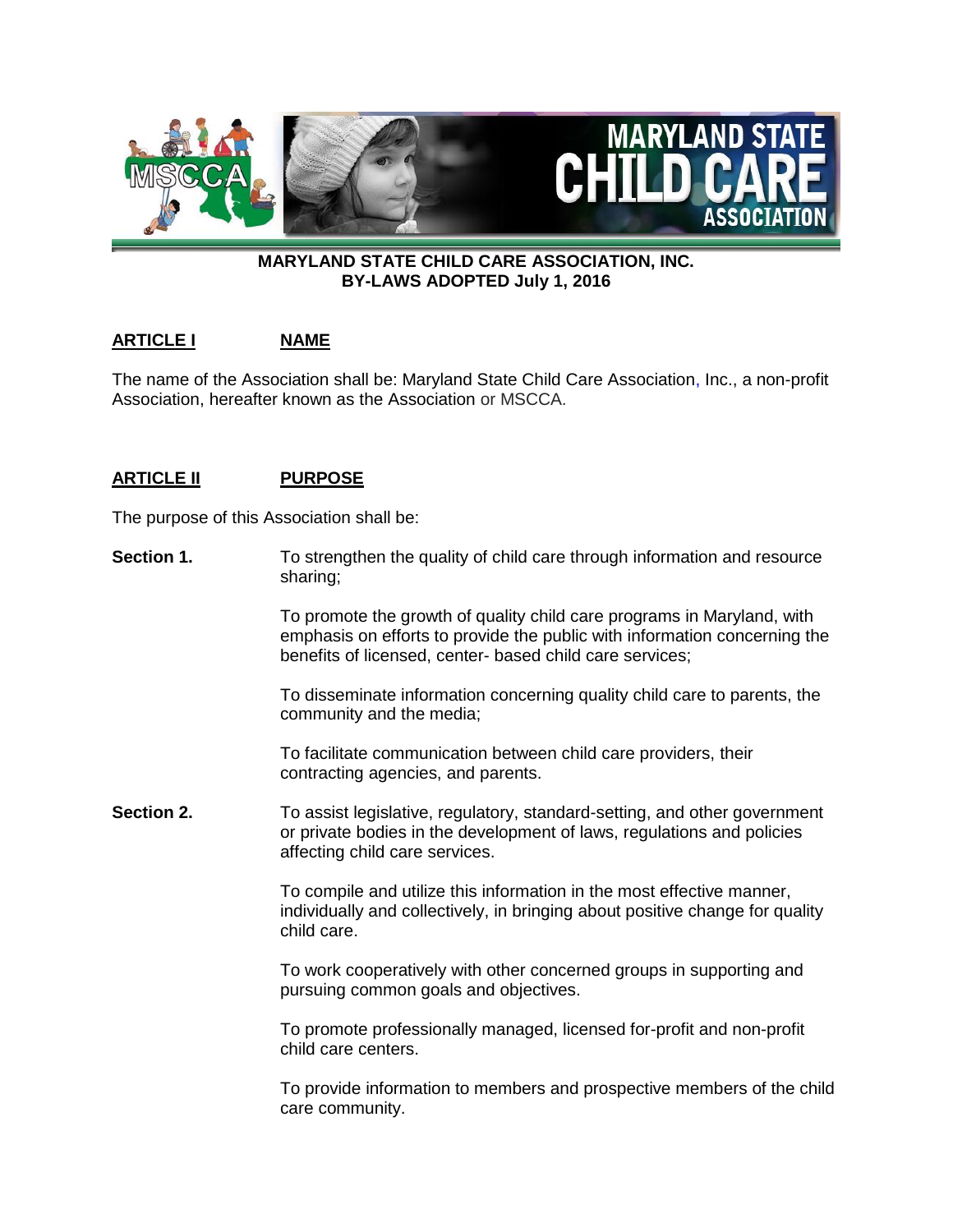# **ARTICLE III MEMBERSHIP**

**Section 1.** The following are categories of membership:

- A. Regular Member: Regular Members shall be any licensed child care center or group of licensed centers owned or operated by the same licensee.
- B. Individual Member: Individual Members shall be persons not employed or **who's center is not a regular member,** in a child care center and wants to help further the objective and purpose of the Association. Individual Membership may not constitute more than 10% of the full MSCCA membership at any time.
- C. Business Member: Allied Business Members shall be any businesses or organizations which cannot qualify for regular membership in the Association, and want to help further the objectives and purpose of the Association.
- **Section 2.** Members may withdraw from the Association, by written notice; however no dues or fees shall be refunded upon such withdrawal.

# **ARTICLE IV CHAPTERS:**

**Section 1.** Any group of Regular Members, Individual Members and Business Members located in a defined geographical may apply to become a Chapter of the Association. The Board may approve or disapprove all such applications. To achieve Chapter status, applicants must comply with each of the following:

**Section 2**. Each Chapter that participates in MSCCA affairs must have 50% of its members enrolled as annual members of the MSCCA. Chapters must document the annual dues payment of the 50% minimum MSCCA membership to receive a vote at the business meetings of the MSCCA Board. A Chapter Representative must submit a current members list by January 31<sup>st</sup> of each calendar year to the Executive Director for review. A Chapter shall have a Representative/President that must be a Regular Member and shall attend 80% annual MSCCA Board scheduled meetings. Attendance records are kept by the Board and Chapter removal for non-compliance is determined by a simple majority vote of the full Board. Written reports in review of Chapter activity must be submitted at (or before) all regularly scheduled MSCCA Board Meetings. **Section 3.** Each Chapter shall acknowledge itself to be part of the Maryland State

Child Care Association; and shall have the privilege of adopting whatever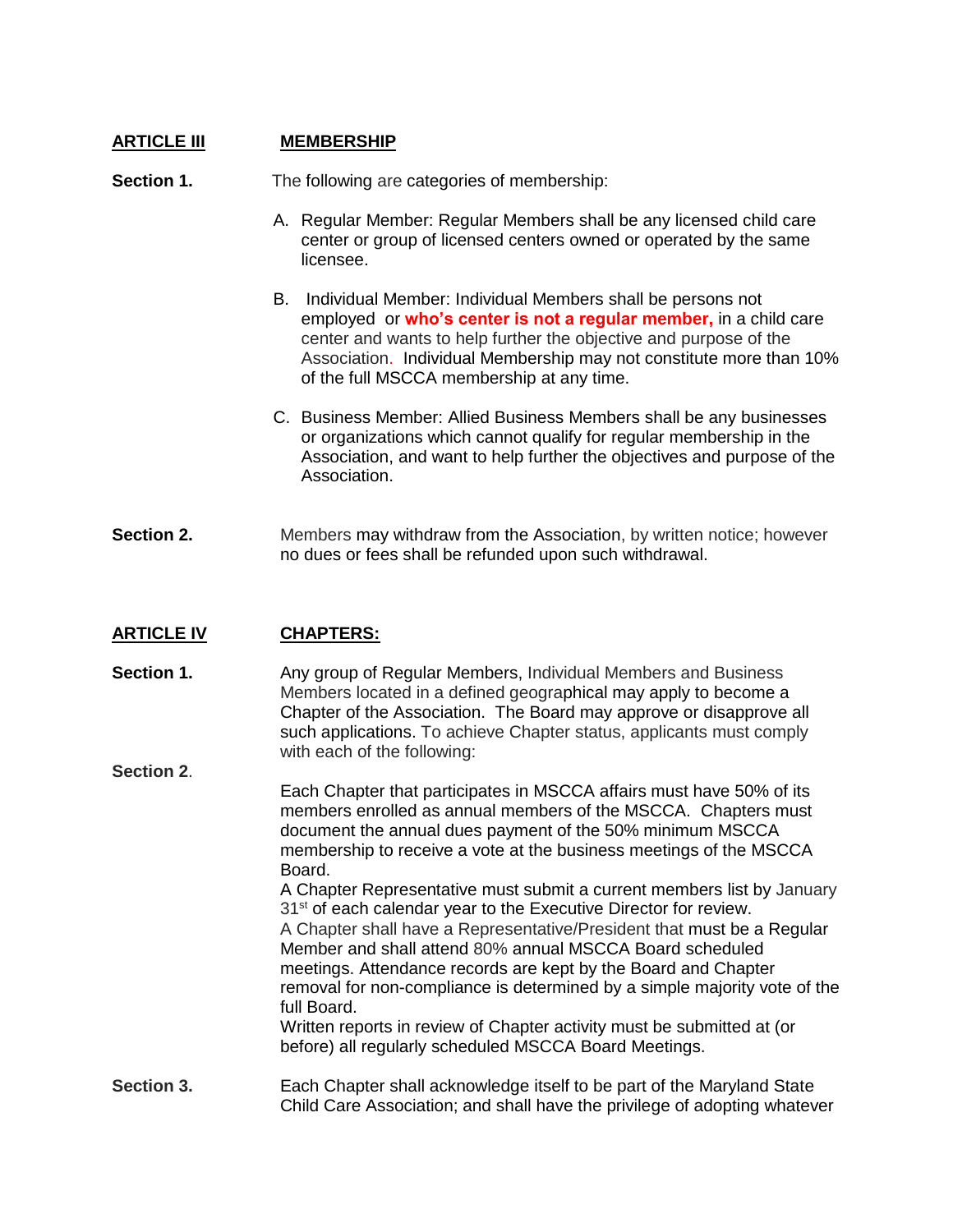rules, by-laws and operating procedures necessary for carrying out its' respective Chapter functions, not in conflict with MSCCA purpose and bylaws.

- **Section 4.** Use of the Association logo by Chapters, must have prior approval by the Association's Board of Directors.
- Section 5. **All Chapters must submit bank account information for the chapter and allow access to all bank accounts associated with the Chapter. Chapters must inform the Board on financial profits, losses, grant funds and applications, fundraisers and other financial transactions which will affect the 501C3 status of the Association.**

# **ARTICLE V MEMBERSHIP DUES**

- **Section 1.** The annual membership dues, as determined by the Association's Board of Directors, shall be paid upon joining the Association and renewable on an annual calendar basis.
- **Section 2.** Annual Dues are payable within 60 days after receipt of the invoice which will be distributed no later than January 1<sup>st</sup> of each year. A Late Fee, determined annually by the Board of Directors, may be assessed on renewals Received after March 1<sup>st</sup> of each calendar year. Members failing to pay dues or other indebtedness to the Association, may be suspended from all rights, benefits and privileges.
- **Section 3.** In cases where any person, partnership or corporation, which has ownership interest in a member center also has an ownership interest in other centers eligible for membership under Section 1 above, dues shall be paid to the Association, for all licensed slots in centers in which any such person, partnership or corporation**,** has an ownership interest.

# **ARTICLE VI MEETINGS**

- **Section 1.** The Association's Board of Directors shall meet at such times and places as the Board shall designate but shall meet at least eight times each year.
- **Section 2.** Emergency meetings of the Board of Directors may be called by the President or by a simple majority of the Board of Directors as necessary.
- **Section 3.** The order of business at any regular or special meeting of the Board of Directors shall be: Reading of the Minutes, Treasurer's Report**,** Reports of Officers and Committees, Chapter Reports**,** Old Business, New Business, and Adjournment. Members shall notify the President prior to the meeting, if possible, to add agenda items.
- **Section 4.** There shall be a General Membership Meeting of the Association held at such date and time as the Board of Directors may select.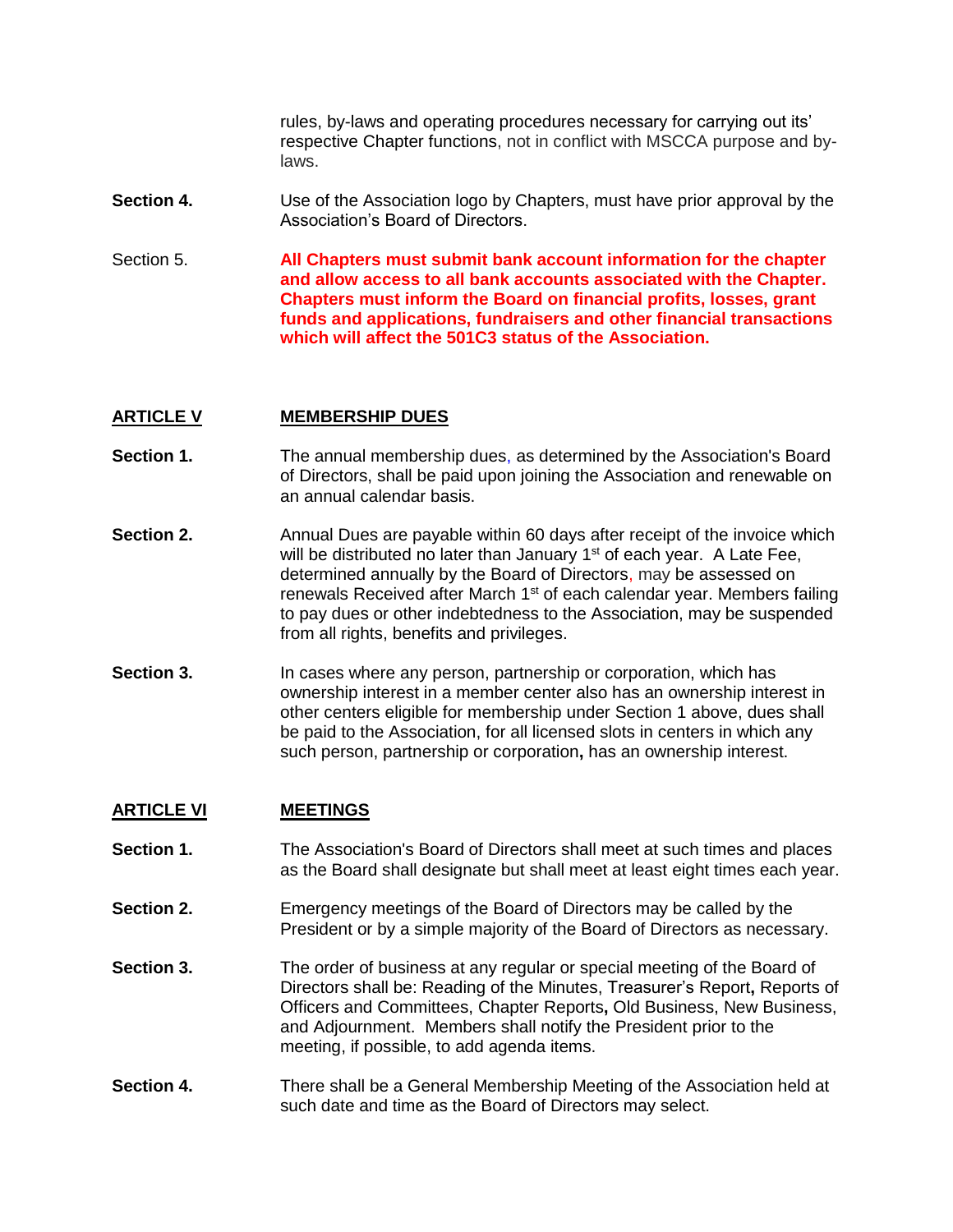# **Section 5.** Quorums

A. A quorum for meetings of the Board of Directors shall consist of a simple majority of the elected officers and Members at Large and **designated representative of Chapter**.

**Section 6.** Proxy voting will not be accepted.

### **ARTICLE VII BOARD OF DIRECTORS**

**Section 1.** The Board of Directors shall consist of: A. The Elected Executive Board Members B. Members at Large, **a number to be determined by the Board of Directors** C. Individual Members may serve as a Member at Large on the Board. D. The President or designated representative of each Chapter

- E. The Immediate Past President ex-officio; and (Emeritus)
- F. No more than one individual representing Business Member Interests in conjunction with the Election of Officers by a simple majority of the Board. (The Business Member shall have one representative who sits on the Board and may serve on an MSCCA Committee at the pleasure of the Board.)
- **Section 2.** The Officers and Members at Large shall be elected to and announced at the General Membership Meeting to the membership. Each elected Officer or Member at Large shall assume office at the beginning of the next calendar year following the election, and shall hold office, unless otherwise removed as hereinafter provided, for a minimum of two (2) years or until his or her successors have been duly elected and qualified.
- **Section 3.** Executive Board Members may serve more than two consecutive terms in the same office.

**n**

- **Section 4.** A. All nominees for President shall have served a minimum of one 2-year term in a position as an Executive Officer or 2 year term as a member, as First Vice President, Second Vice President, Secretary, Treasurer or Member at Large after 2 year term a total of 4 years on Board prior to qualifying to have their name placed in nomination to serve as President of the Association.
	- B. No individual may hold more than one position on the Board of Directors at any one time.
	- D. Must attend 80% **or a number determined by the Board of Directors**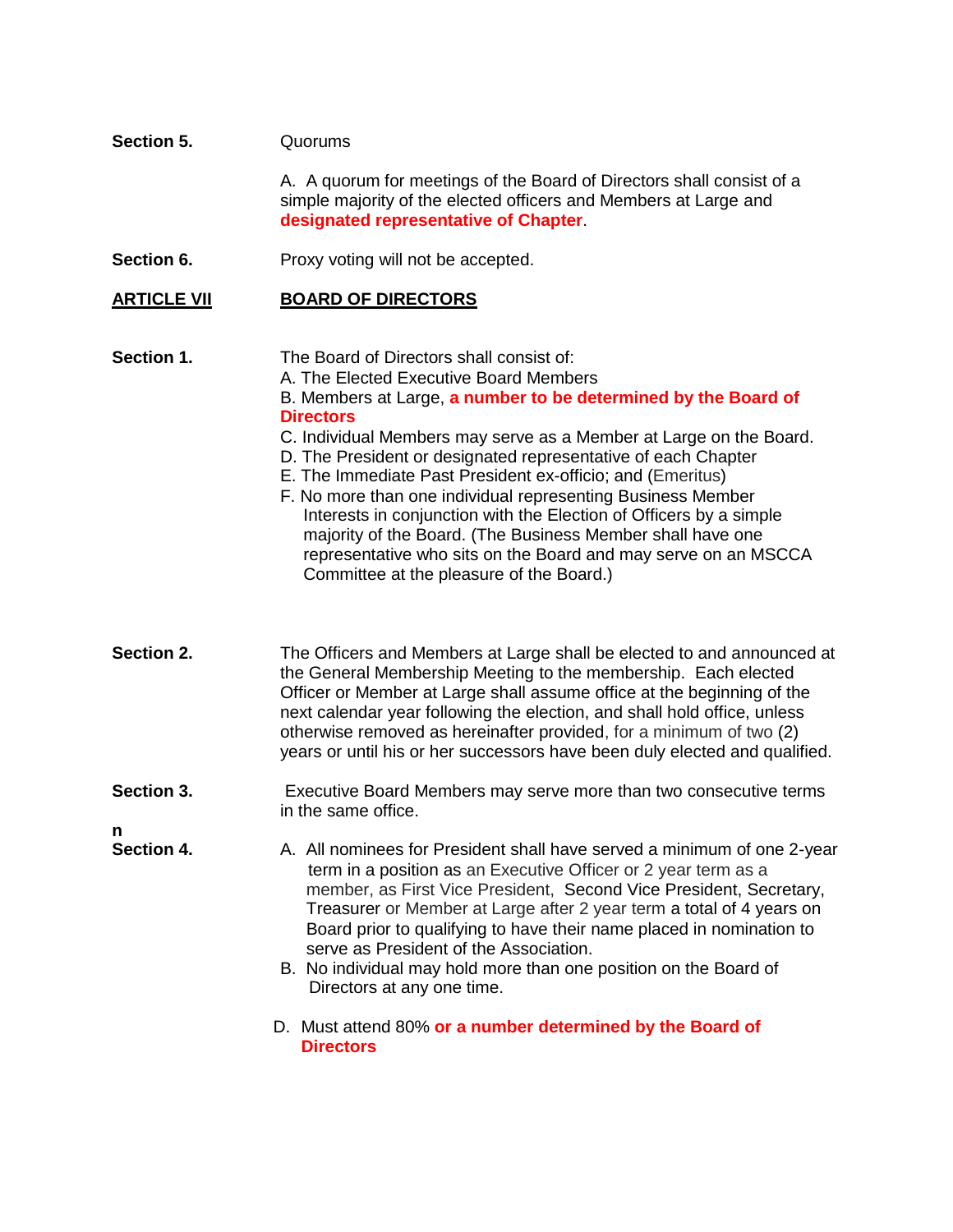- **Section 5.** In the case of the death, resignation, **ineligibility** or removal of any Member of the Board of Directors the vacancy shall be filled **by the Executive Director until the Board convenes to resolve the vacancy.**
- **Section 6.** No more than two persons who are employed by or have an ownership interest in any member center or group of centers shall have seats on the Board of Directors, unless this provision is waived by the Board of Directors when it considers such exception to be in the best interests of the Association.

# **ARTICLE VIII OFFICERS**

- **Section 1.** The Association's Executive Committee shall be Regular Members and consist of a President, First Vice President, Second Vice President, Secretary, Treasurer and Immediate Past President. The Executive Committee may also appoint an Emeritus Executive Committee member to serve at the pleasure of the Board.
- **Section 2** The President shall be the spokesperson and presiding officer for the Association. The President shall preside at all meetings of the general membership and the Board of Directors. The President shall appoint all standing and special committees, of which the President shall serve as ex-officio Member.
- **Section 3.** The First Vice-President shall assist the President and, in the absence of the President, shall perform the duties of the President. The First Vice President shall have duties as the President or the Board may assign.
- **Section 4.** The 2nd Vice President shall have such duties as the President or the Board may assign.
- **Section 5.** The Secretary or Designee shall issue notices for all meetings, **keep the minutes,be responsible for recording, accessing and maintaining all minutes as deemed necessary by the Board and have charge of the Association's sign with the President, instruments requiring the Secretary's signature,** and shall make such reports and perform other duties incidental to the office **or properly** requested by the Board of Directors.
- **Section 6.** The Treasurer or Designee shall oversee of all funds of the Association; the depositing of the same in the name of the Association in such bank or banks which are designated by the Board of Directors; the dispersing of funds only in accordance with the authority of the Board of Directors; and, shall make such reports and perform other duties incidental to the office or properly requested by the Board of Directors.
- **Section 7.** Each member of the board, with the exception of the President, shall chair a standing or ad hoc committee of the Association.
- **Section 8.** Executive Committee The President, First and Second Vice Presidents, Emeritus, Secretary, Treasurer and The Immediate Past President shall constitute the Executive Committee. The Executive Committee shall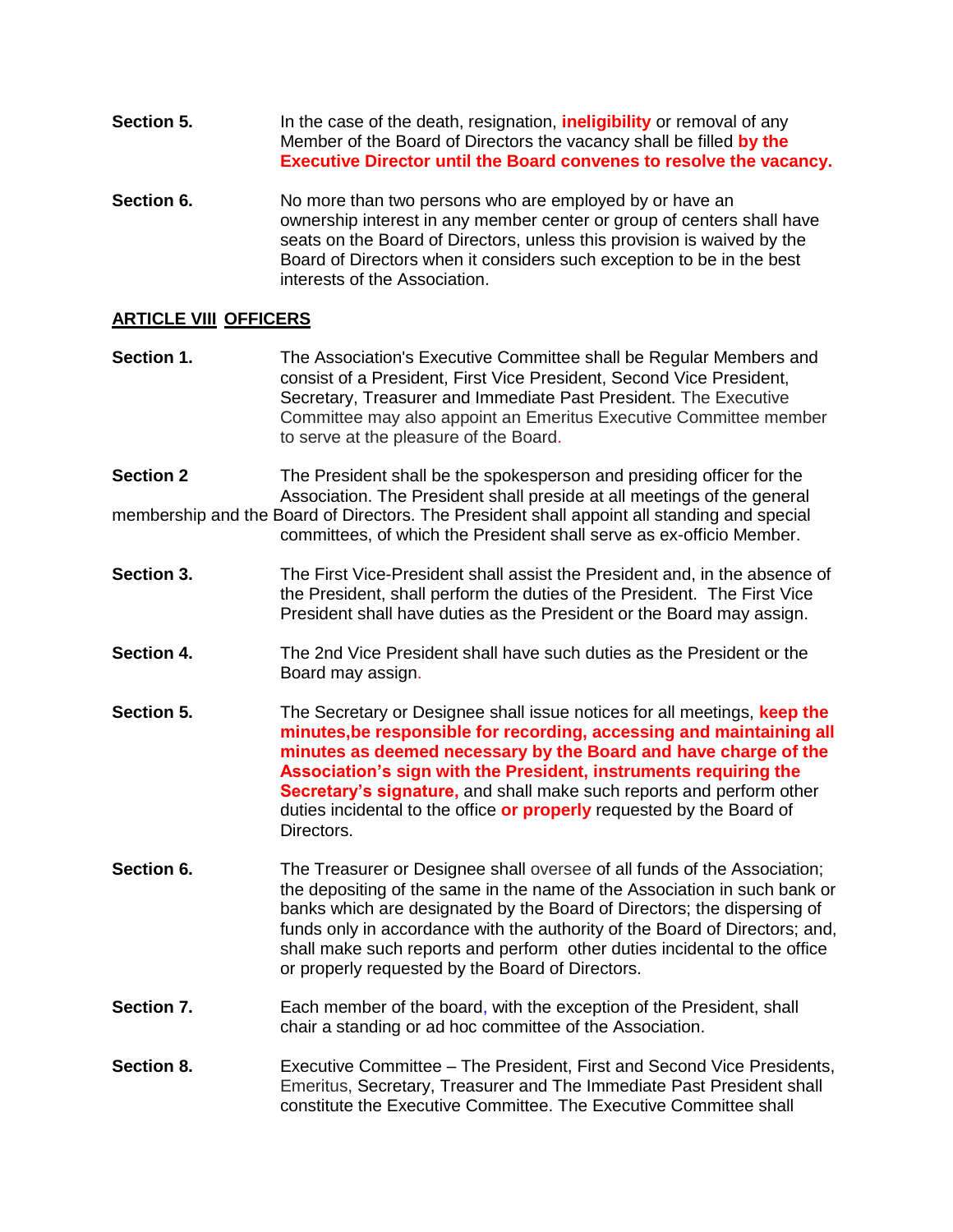exercise the powers of the Board of Directors when the Board of Directors is not in session, reporting to the Board of Directors any actions taken at the Board's next meeting. The Executive Committee shall have the power, within the broad scope of the policies adopted by the Association and/or the Board of Directors, to perform, delegate, authorize, empower and approve such action as, in its sole discretion, shall be necessarily required to advance the best interests of the Association.

### **ARTICLE IX EXECUTIVE DIRECTOR**

The Board of Directors may appoint and evaluate the Executive Director who may be employed/contracted by the Association and who shall serve at the pleasure of the Board. The Executive Director shall be responsible for the administration and management of the Association and such specific duties as may be assigned by the Board.

#### **ARTICLE X NOMINATIONS & ELECTIONS:**

- **Section 1.** Not later than ninety (90) days prior to the General Membership meeting, the President shall appoint a Nominating Committee of at least (1) Board member and the Chapter Presidents and the Immediate Past President who shall act as Chairperson.
- **Section 2.** The Nominating Committee shall have access to the roster of active members and shall qualify nominees for each elective office. The Nominating Committee may qualify more than one person for each office. Prior to reporting the name of any candidates, the committee shall receive the Letter of Commitment advising that the candidate will comply with those terms if elected.
- **Section 3. Candidate Nomination:** The Nominating Committee will advise all candidates of their nomination for office. In the event a candidate is nominated for more than one office the individual must choose a single position for which their name will appear on the ballot. All candidates for MSCCA President must have served a minimum of one term as an Executive Board Member (Article VII-Section 4.) officer of the Board as First Vice President, Second Vice President, Secretary or Treasurer. **Letter of Responsibility:** Each candidate must submit a signed Responsibility Commitment statement before their name is submitted to appear on the ballot. **Ballot Verification**: The Final Ballot will be presented to the Board by the Nominating Committee for final verification before communicating to membership at the Board meeting preceding the election. **Voting Members**: One ballot will be distributed to each Individual

Member and Regular Member listed on the current database for the Election of Officers and Board Members. All ballots must be returned to the MSCCA Headquarters office by the date stipulated on the ballot. **Nomination and Ballot Deadlines**: All Nominating Committee dates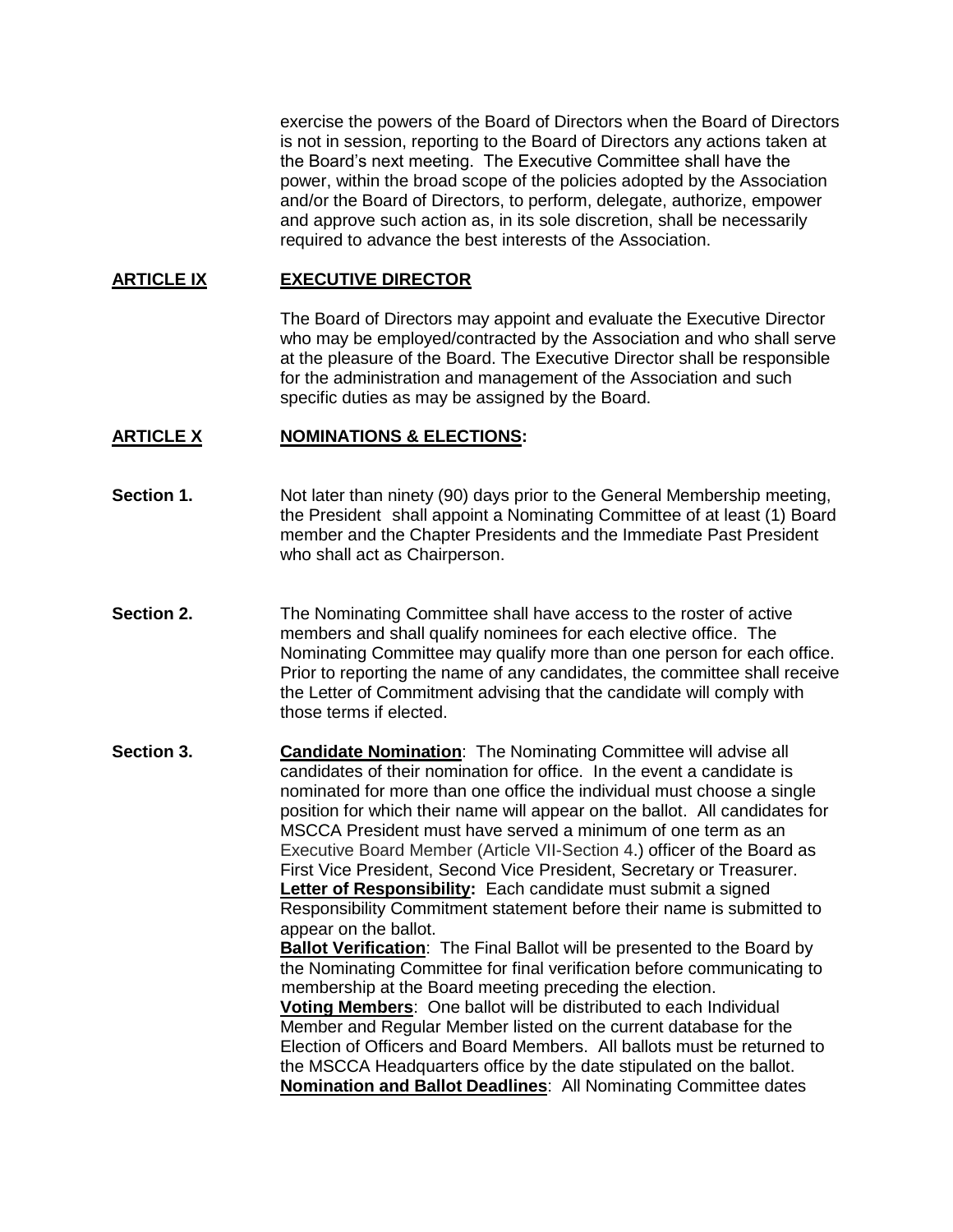determined and published for receipt of Nomination forms and the return deadline date published for return of the completed ballot will be honored.

- **Section 4.** The Nominating Committee shall formulate the ballot and distribute to the Membership no less than 30-days before the announced ballot return deadline. The ballot results will be announced at the General Membership Meeting by the Nominating Committee Chair or the Executive Director if the Chair is not in attendance.
- **Section 5.** The President shall cause an official written ballot to be taken. The ballots and absentee ballots will be counted by the Nominating Committee. All candidates receiving a plurality of the votes cast shall be declared the winner.

The ballots will be counted by the Nominating Committee. All members are permitted to attend the final ballot tally meeting of the Nominating Committee while ballots are opened and recorded. For the position of Member at Large: when there are multiple posts to be filled and multiple candidates with the greatest number of votes shall be declared the winners, in descending order, until all posts are filled. The ballot results will be announced at the General Membership Meeting by the Nominating Committee Chair or the Executive Director if the Chair is not in attendance.

**Section 6.** The new Officers and Directors shall assume their duties at the beginning of the next calendar year.

#### **ARTICLE XI COMMITTEES**

The following will be standing committees, included but not limited to: Nominating, Administrative and By-laws, Legislative, Membership and Member Services and Professional Development.The President shall appoint such Standing and Ad Hoc Committees as may be needed.

#### **ARTICLE XII DISSOLUTION OF THE ASSOCIATION**

A vote to dissolve the Association shall require an affirmative vote of two thirds (2/3) of the members entitled to vote. In case of dissolution of this Association, the Board of Directors shall authorize the payment by the Treasurer/Treasurers of all indebtedness of the Association, to the limit of the Treasury at the time of the dissolution, and to arrange for the distribution of any remaining net assets to a recognized scientific or educational not-for-profit organization, as approved by a majority of the Board of Directors.

#### **ARTICLE XIII BY-LAWS AND AMENDMENTS**

Amendments to the By-laws shall be submitted to the full membership via US mail or electronic means for approval not less than thirty (30) days prior to the published closing of the final tally. The adoption of these changes will be determined by a simple majority of the full membership.